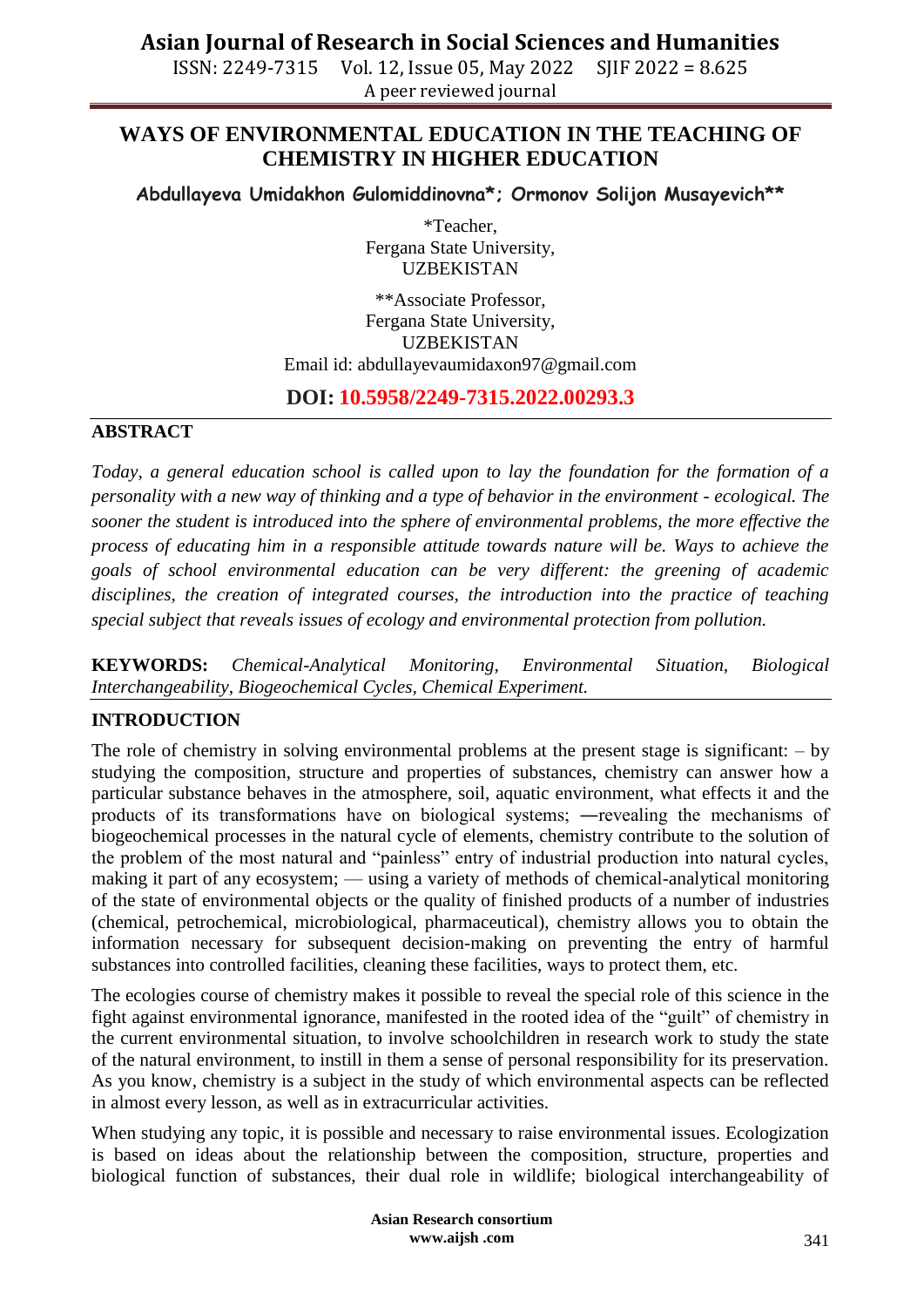# **Asian Journal of Research in Social Sciences and Humanities**

ISSN: 2249-7315 Vol. 12, Issue 05, May 2022 SJIF 2022 = 8.625 A peer reviewed journal

chemical elements and the consequences of this process for organisms, the causes of violations biogeochemical cycles. (The main tasks of the chemical and environmental direction are:

―Development of mental ability of students; formation of the student's individual readiness for the perception of the studied material; — ensuring self-activity, the process of perception, observation and memorization; — formation and development of scientific concepts reflecting the picture of the world; - integration of knowledge. In the process of teaching chemistry in grades VIII-XI, it is important to consider the problems of protecting the environment about tons of chemical pollution. When studying the topic "Initial Chemical Concepts" in Grade 8, students should have an initial understanding of the chemical element and related concepts. In addition to theoretical knowledge, students acquire practical skills in conducting a chemical experiment, for example, in the purification of substances and the separation of mixtures. In this regard, it seems possible to familiarize students with a number of environmental concepts: pollutants, sources of pollution, and modern methods of purification of substances (waste) in industry: Briefly about the problem of waste. According to some estimates, humanity uses approximately 11 billion tons of various substances and natural materials. By the end of the century, their consumption could triple. From 50 to 90% of the primary natural substance in the process of its processing and consumption turns into waste.

More than 4 billion oil and natural gas, more than 2 billion tons of rock mass in the form of ores and accompanying rocks are produced annually in the world. Combustible minerals, ores, rocks, being processed, get into the air, soil, water. Not all substances entering the environment are pollutants: they include only those that cause a violation of its quality. Chemical pollutants that, for example, enter the human body with food include: nitrates and nitrites, radionuclides, pesticides and their decomposition products, heavy metals, animal growth stimulants, etc. Their sources are industry, agriculture economy, energy.

The issue of waste treatment of any production is acute, since the ideal model of waste-free technology has not yet been created. Modern cleaning methods include: filtration, dust, gas collection, neutralization (neutralization, oxidation, reduction, absorption of gases by liquid and solid absorbers), biological treatment (cleaning with the help of microorganisms), wastewater disinfection, sedimentation (in sedimentation tanks), transfer substances into insoluble sludge and insoluble compounds.

Students get acquainted with some methods in the performance of laboratory and practical work. Students can be encouraged to read additional literature on these issues and do creative work. Not all students will take part in such work; the rest can be offered the following tasks: 1. Find in any printed publications (newspapers, magazines, books) messages about adverse environmental situations. Write a short summary or annotation that you have read. State your opinion on this post. Imagine that you are a responsible person and offer your own solution. 2. Read the text offered to you (or looks at the picture). List the wrong actions that a person (or a group of people) has committed in relation to nature. What would you do? 3. Using your experience, come up with (or describe) a situation in which nature (its inhabitants) suffers through the fault of a person. Suggest a comrade to everyone analyze it. Rate their answers. 4. Suggest the rules of student behavior in the natural environment: a) on vacation; b) during the tour; c) when performing socially useful work outside of school 5. Describe the ecological situation: a) at your school site; b) near the house, entrances, on landings, in the dwelling; c) near the nearest enterprises, institutions, shops; d) in the nearest park, forest, river, lake, pond. What can you personally do to maintain and improve natural environment?

At the final stage of schooling in grades X-XI, prerequisites are created for understanding such environmental patterns as the cyclicity and continuity of processes, the exchange of substances between the constituent components of the biosphere.

> **Asian Research consortium www.aijsh .com**